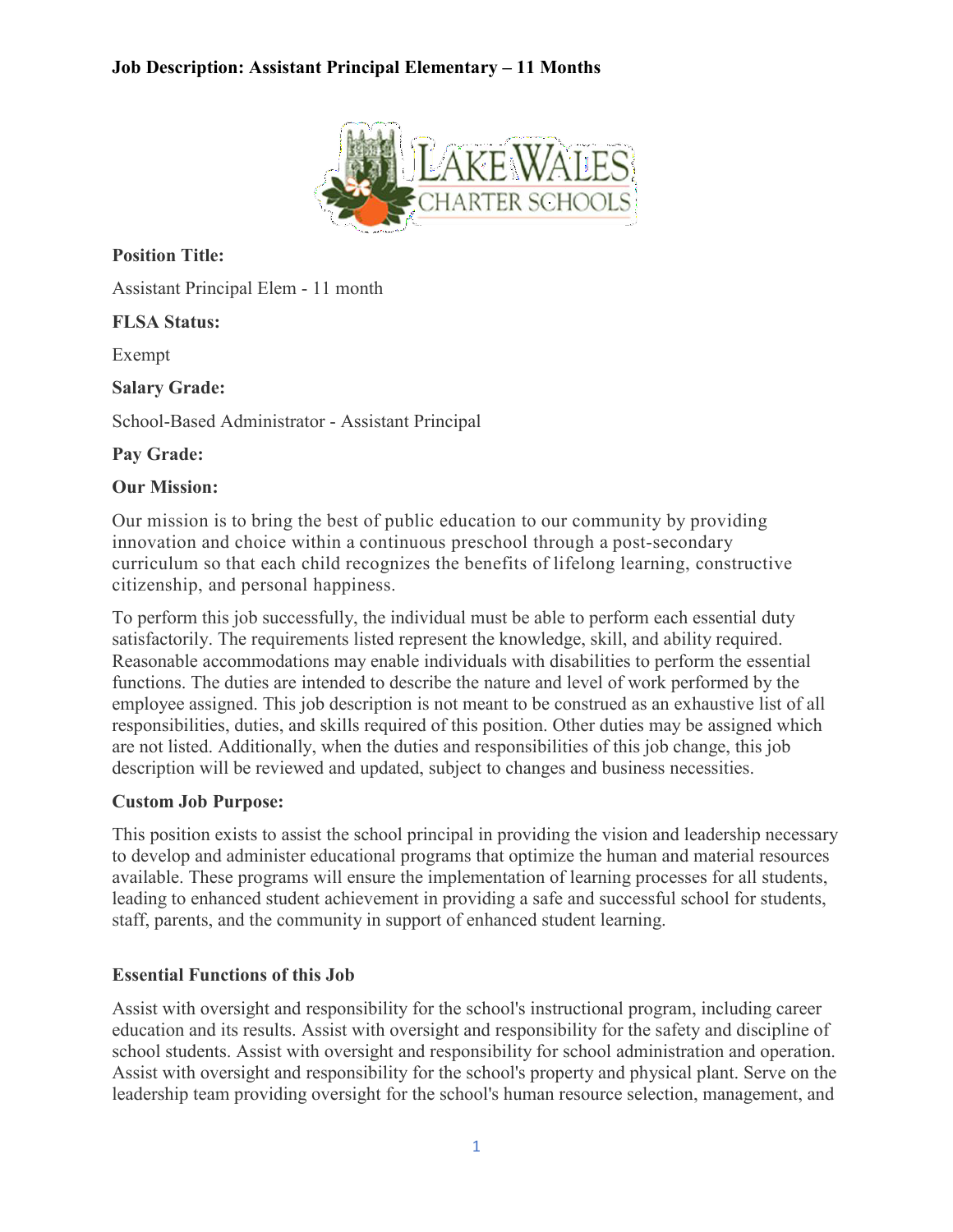development. Assist with the provision of leadership in developing, revising, and implementing the School Improvement Plan. Perform other related tasks as may be assigned by the Principal. Focus on evidence-based classroom instruction through walk-through and informal observation processes. (Formal observations will be conducted by the current Assistant Principal(s) and the principal). Facilitate effective professional development. Secure and provide timely feedback to teachers so that feedback can be used to increase teacher professional practice. Provide structure for and monitor the school learning environment that improves learning for the school's diverse student population. Establish personal deadlines for self and the entire school.

Manage the organization, operations, and facilities to maximize the use of resources to promote a safe, efficient, legal, and effective learning environment.

Use appropriate oral, written, and electronic communication and collaboration skills to accomplish school and system goals by practicing two-way communications, seeking to listen and learn from, and building and maintaining relationships with students, faculty, parents, and community. Manage a process of regular communications to staff and community, keeping all stakeholders engaged in the school's work. Maintain high visibility at school and in the community. Demonstrate personal and professional behaviors consistent with quality practices in education and as a community leader by staying informed on current research in education and demonstrating their understanding of the research. Engage in professional development opportunities that improve personal and professional practice and align with the school's needs. Performs other administrative duties as assigned.

#### **Non-Essential Functions of this Job**

Performs other duties as assigned.

## **Knowledge, Skills, and Abilities:**

Demonstrated behaviors related to each of the essential performance criteria for the position of a Florida School Leader as follows: Student Learning Results, Student Learning as a Priority, Instructional Plan Implementation, Faculty Development, Learning Environment, Decision Making, Leadership Development, School Management, Communication, and Professional and Ethical Behaviors. Participate in the Marzano Teacher Evaluator Certification. Participate in specific job-embedded leadership professional learning to enhance individual skills and prepare as a school-based instructional leader.

## **Education, Experience, and Certification/License Requirements**

Master's Degree from an accredited educational institution. Certification in Educational Leadership, Administration, or Administration/Supervision. The Lake Wales Charter Schools professional learning program is completed for Aspiring Leaders. Minimum five (5) years of practical teaching experience. Membership in the Assistant Principal Applicant Pool unless otherwise exempted as described in the screening, selection, and appointment processes related to applying for open positions.

## **Work Context:**

Requires sitting and some standing, walking and moving about to coordinate work. Requires coordinating or leading others in accomplishing work activities. Requires face-to-face discussions and contact with individuals and teams. Requires the use of alternative communication systems, such as electronic mail, telephones, and computers. Requires coordination of work tasks to establish priorities, set goals, and meet deadlines. Requires making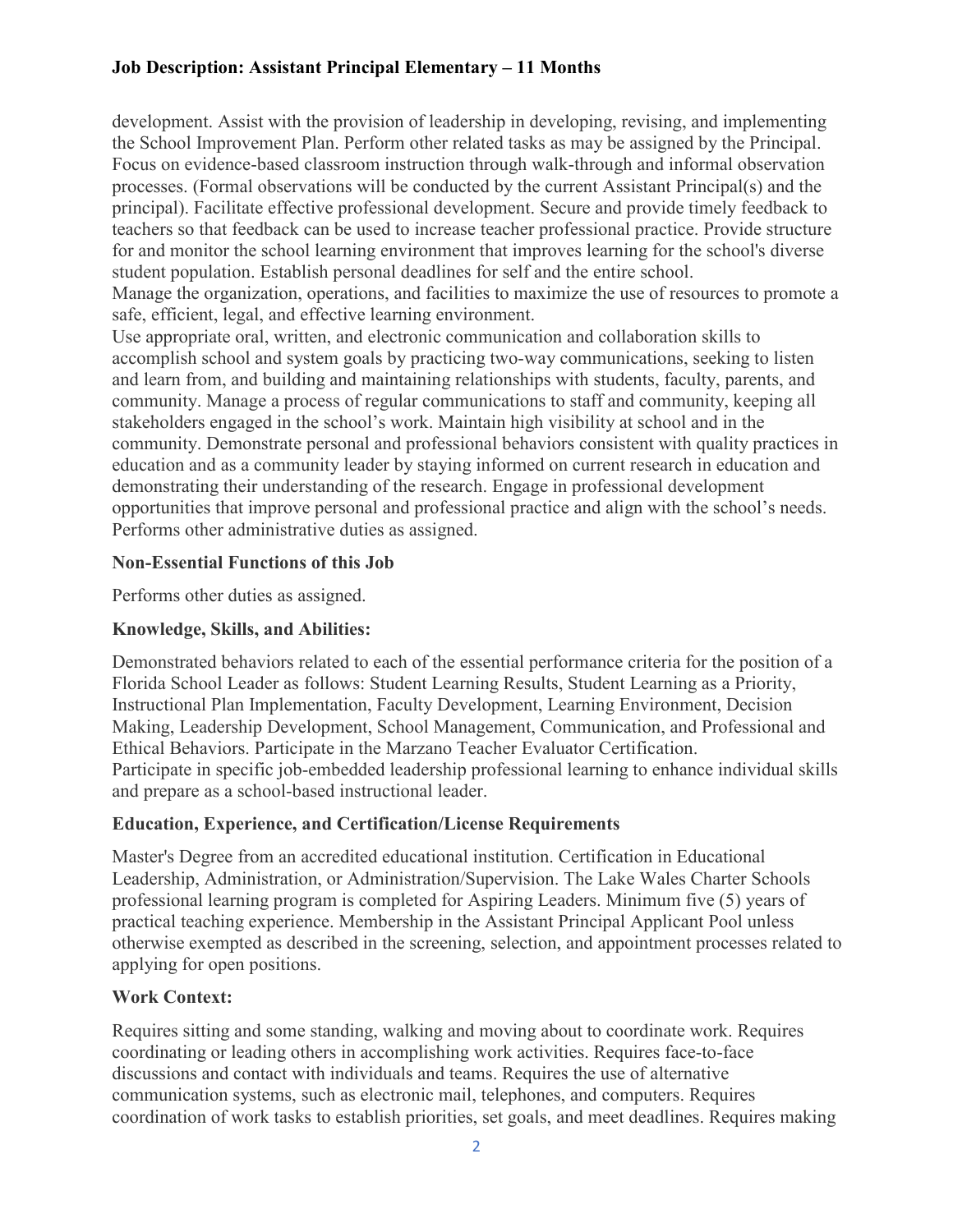decisions that affect other people, the financial resources, and the image and the Reputation of